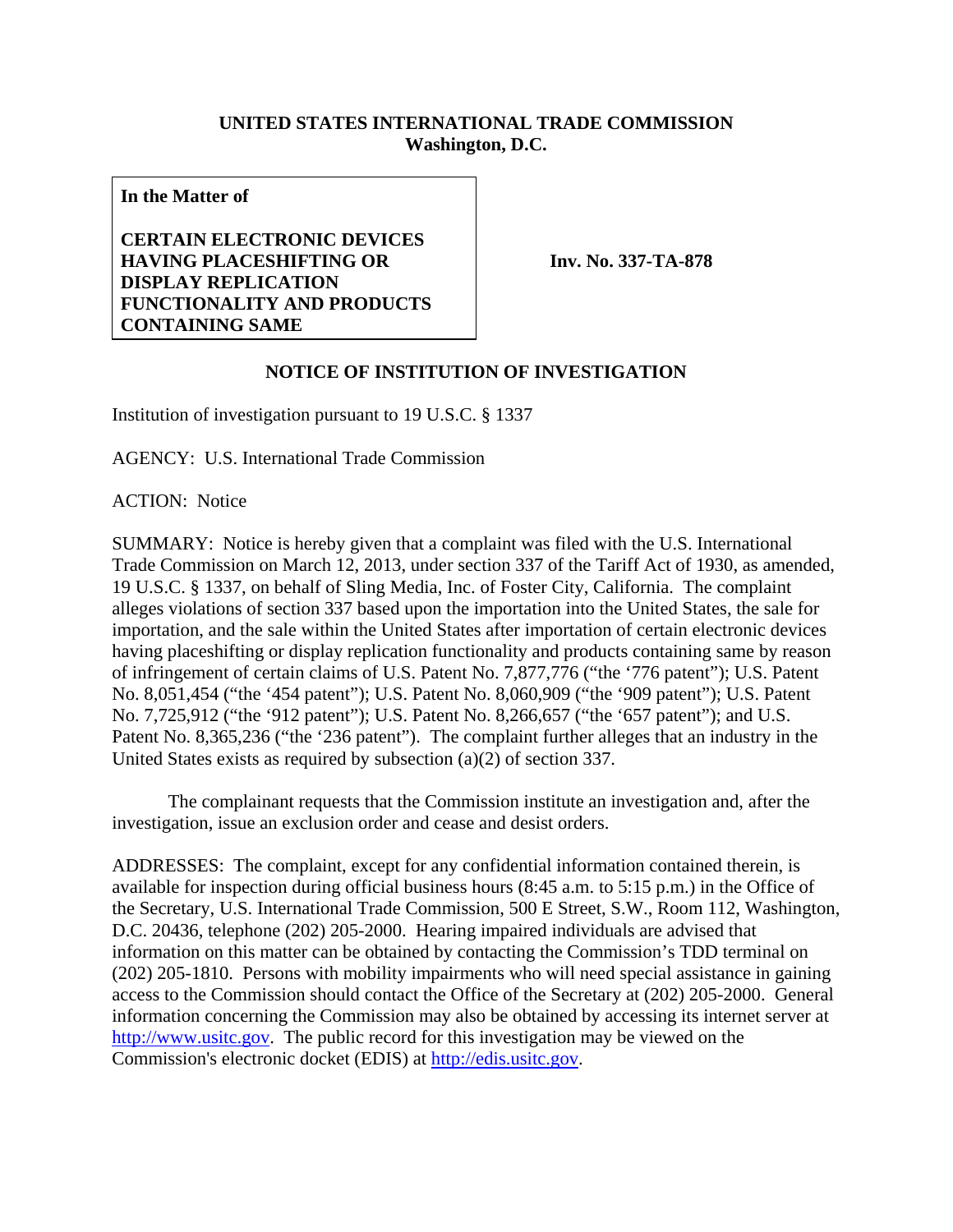FOR FURTHER INFORMATION CONTACT: Docket Services, U.S. International Trade Commission, telephone (202) 205-1802.

AUTHORITY: The authority for institution of this investigation is contained in section 337 of the Tariff Act of 1930, as amended, and in section 210.10 of the Commission's Rules of Practice and Procedure, 19 C.F.R. § 210.10 (2012).

SCOPE OF INVESTIGATION: Having considered the complaint, the U.S. International Trade Commission, on April 10, 2013, ORDERED THAT –

 (1) Pursuant to subsection (b) of section 337 of the Tariff Act of 1930, as amended, an investigation be instituted to determine whether there is a violation of subsection  $(a)(1)(B)$  of section 337 in the importation into the United States, the sale for importation, or the sale within the United States after importation of certain electronic devices having placeshifting or display replication functionality and products containing same by reason of infringement of one or more of claims 18-24, 26, 28-30, 32-40, 42, and 43 of the '776 patent; claims 7, 9-12, 14, 15, and 17 of the '909 patent; claims 1, 2, 4, and 6-20 of the '454 patent; claims 58-68, 70, 71, 73, 74, 103, 104, 106, and 108 of the '912 patent; claim 81 of the '657 patent; and claims 1-8 and 15-20 of the '236 patent, and whether an industry in the United States exists as required by subsection  $(a)(2)$  of section 337;

 (2) For the purpose of the investigation so instituted, the following are hereby named as parties upon which this notice of investigation shall be served:

(a) The complainant is:

 Sling Media, Inc. 1051 East Hillsdale Boulevard Suite 500 Foster City, CA 94404

 (b) The respondents are the following entities alleged to be in violation of section 337, and are the parties upon which the complaint is to be served:

> Belkin International, Inc. 12045 East Waterfront Drive Playa Vista, CA 90094

 Monsoon Multimedia, Inc. 1730 South Amphlett Boulevard Suite 101 San Mateo, CA 94402